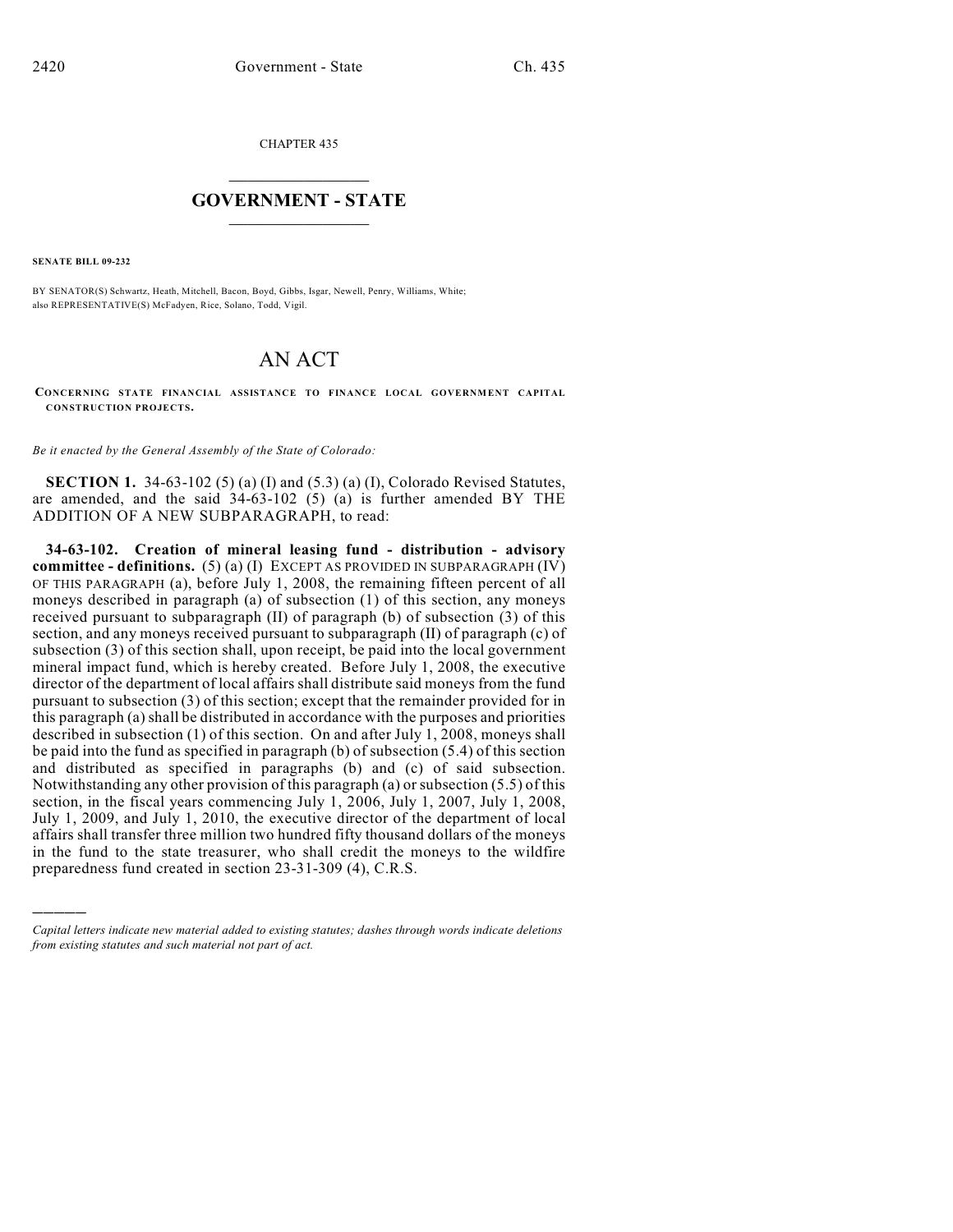(IV) ONE HUNDRED PERCENT OF THE MONEYS CREDITED TO THE LOCAL GOVERNMENT MINERAL IMPACT FUND CREATED IN SUBPARAGRAPH (I) OF THIS PARAGRAPH (a) BY OPERATION OF SUB-SUBPARAGRAPH (C) OF SUBPARAGRAPH (I) OF PARAGRAPH (a) OF SUBSECTION (5.3) OF THIS SECTION SHALL BE DISTRIBUTED BY THE EXECUTIVE DIRECTOR OF THE DEPARTMENT OF LOCAL AFFAIRS IN ACCORDANCE WITH THE PURPOSES AND PRIORITIES DESCRIBED IN SUBSECTION (1) OF THIS SECTION, AND IN DISTRIBUTING SUCH MONEYS THE EXECUTIVE DIRECTOR SHALL GIVE PRIORITY TO THOSE COMMUNITIES MOST DIRECTLY AND SUBSTANTIALLY IMPACTED BY PRODUCTION OF ENERGY RESOURCES ON FEDERAL MINERAL LANDS AND TO GRANT APPLICATIONS THAT:

(A) ARE SUBMITTED JOINTLY BY MULTIPLE LOCAL GOVERNMENTS; OR

(B) SEEK FUNDING FOR A PROJECT THAT IS A MULTI-JURISDICTIONAL PROJECT OR THAT REQUIRES A SUBSTANTIAL AMOUNT OF FUNDING.

(5.3) (a) Bonus payments credited to the mineral leasing fund created in subparagraph (I) of paragraph (a) of subsection (1) of this section shall be distributed on a quarterly basis for each quarter commencing on July 1, October 1, January 1, or April 1 of any state fiscal year as follows:

(I) (A) Fifty percent of the bonus payments shall be transferred to the local government permanent fund, which is hereby created in the state treasury. Interest and income derived from the deposit and investment of moneys in the local government permanent fund shall be credited to the permanent fund and shall not be transferred to the general fund or any other fund at the end of any fiscal year. Except as otherwise provided in sub-subparagraph (B) SUB-SUBPARAGRAPHS (B) AND (C) of this subparagraph (I), moneys in the permanent fund shall not be expended for any purpose. The state treasurer may invest moneys in the local government permanent fund in any investment in which the board of trustees of the public employees' retirement association may invest the funds of the association pursuant to section 24-51-206, C.R.S.

(B) EXCEPT AS PROVIDED IN SUB-SUBPARAGRAPH (C), if, based on the revenue estimate prepared by the staff of the legislative council in March of any fiscal year, it is anticipated that the total amount of moneys that will be deposited into the mineral leasing fund pursuant to subparagraph (II) of paragraph (a) of subsection (1) of this section during the fiscal year will be at least ten percent less than the amount of moneys so deposited during the immediately preceding fiscal year, the general assembly may appropriate moneys from the local government permanent fund to the department of local affairs for the current fiscal year. The maximum amount that the general assembly may appropriate for the current fiscal year pursuant to this sub-subparagraph (B) is an amount equal to the difference between the total amount of moneys credited to the local government mineral impact fund and directly distributed by the executive director of the department pursuant to paragraph (c) of subsection (5.4) of this section during the immediately preceding fiscal year and the estimated total amount of moneys to be so credited and distributed for the current fiscal year. The executive director of the department shall distribute all moneys appropriated pursuant to this sub-subparagraph (B) directly to counties and municipalities in combination with and using the methodology set forth